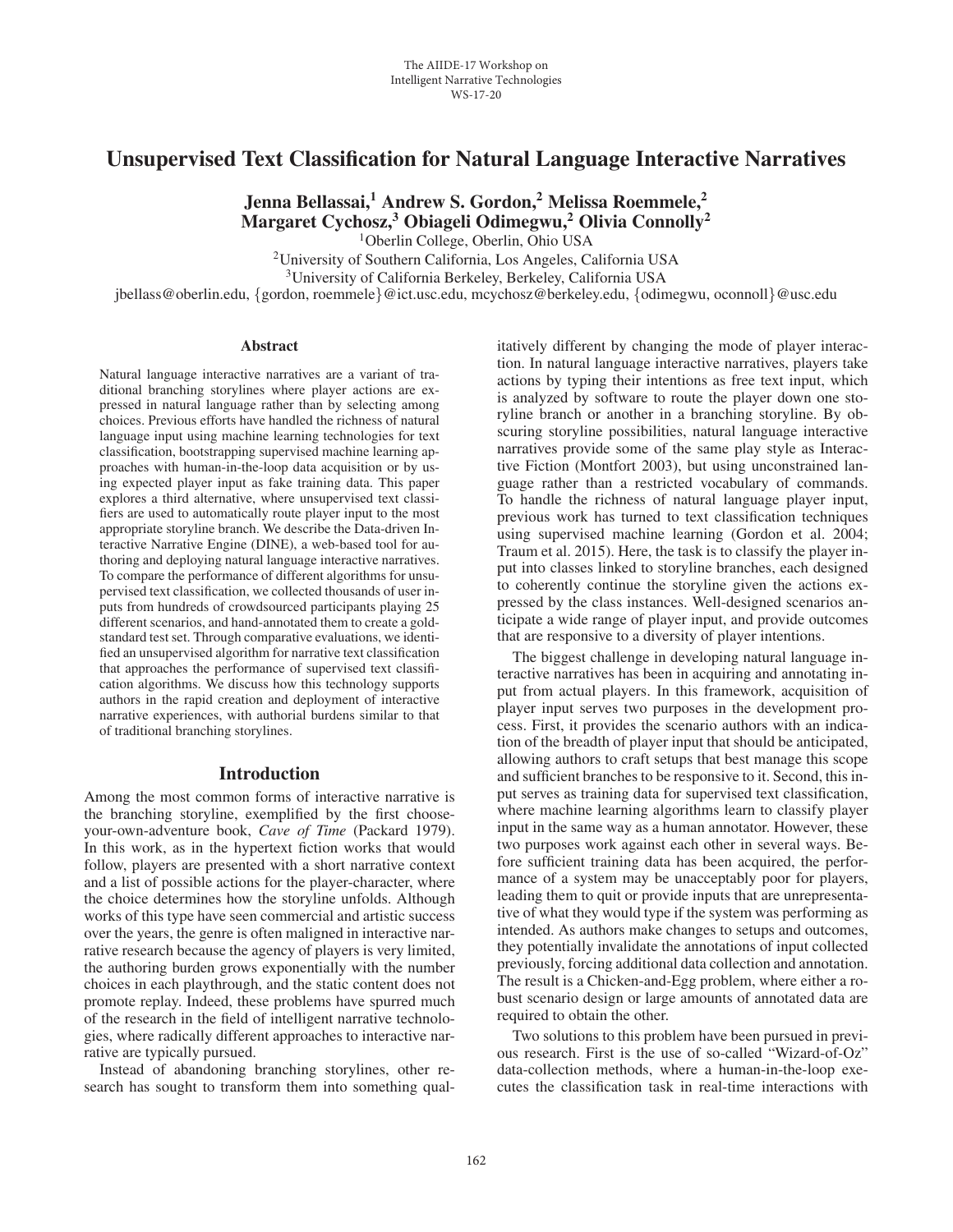players, e.g., (Gandhe and Traum 2014). This approach affords real-time annotation of input and provides human-level classification performance to the player, but requires the participation of a wizard in every play test. A second solution is to train the classification algorithms with fake data, i.e., seeding it with many labeled examples of expected player input in place of actual input, e.g., (Hill et al. 2003). This approach allows subsequent data-collection with actual players to be completely automated, but may not provide classification performance that is sufficiently high to provide a coherent experience for the players.

In this paper we pursue a third approach to this problem, where *unsupervised* text classification algorithms are used to route player input to the most appropriate of the available outcomes. In unsupervised text classification, an algorithm selects the most appropriate outcome for a given player input using information gleaned from some other data source, e.g., statistical information about words in a large text corpus, rather than from hand-labeled training data. We hypothesized that contemporary algorithms for unsupervised text classification are sufficient to provide coherent experiences to players of natural language interactive narratives, without requiring the collection and annotation of training data. We describe a new web-based platform for authoring and deploying interactive narratives, the Data-driven Interactive Narrative Engine (DINE), which uses unsupervised text classification to enable natural language interaction. We used this platform to author dozens of short interactive narratives across a wide variety of fictional genres, and to collect thousands of text inputs from hundreds of crowdsourced players. We annotated each input to create a gold-standard test set, which we used to compare the performance of different algorithms for unsupervised text classification, as well as supervised algorithms that use either actual or fake training data. Our results demonstrate that unsupervised text classification is a viable alternative to Wizard-of-Oz data collection or the use of fake training data, and affords the rapid development and deployment of interactive narrative experiences.

#### Related Work

Natural language processing in interactive narratives has historically shared many of the methods and technologies of research in natural language dialogue systems. Early examples such as *Facade* (Mateas and Stern 2003) and *Mission Rehearsal Exercise* (Rickel et al. 2002) advanced storylines through dialogue with virtual characters, supported by knowledge-based parsers and formal models of the story world. Supervised text classification was used in the *TLAC-XL* (Hill et al. 2003) and *Leaders* (Gordon et al. 2004) systems, where fake training data was used to scaffold the datacollection process. Researchers have worked to improve the coherence of these systems by inserting bridging statements between player inputs and outcomes (Gandhe, Gordon, and Traum 2006), or by producing huge libraries of possible narrative responses (Traum et al. 2015).

We are not aware of other work on unsupervised text classification in interactive narrative applications. However, our approach shares much in common with previous work on case-based interactive narrative (Swanson and Gordon 2012;

Roemmele and Gordon 2015). As in these previous works, we use large corpora of narrative text to coherently respond to player input. Instead of inserting excerpts directly into the human-computer interaction, however, the corpus is used as a source for word co-occurrence statistics.

## Data-driven Interactive Narrative Engine

The Data-driven Interactive Narrative Engine (DINE) is a technology for building branching storylines where player actions are expressed via natural-language input. In DINE scenarios, a writer hand-authors all of the textual content that players see, structured into sequences of *pages* consisting of a *setup* and a set of possible *outcomes*. A DINE page is analogous to a single page of a classic choose-your-ownadventure book (Packard 1979), where the setup describes a situation in which the player must make a decision about what to do next. Instead of being presented with a list of choices, however, players are given an empty text box to describe their actions. The DINE system analyzes this text and automatically selects the appropriate outcome to display in response. At the discretion of the author, some of these outcomes can direct the player to different DINE pages, while others simply elaborate the situation presented on the current page. To author effective DINE pages, writers need only to design setups that encourage a narrow range of player inputs, and write enough outcomes to cover this range.

The core technology used in DINE is a text classifier whose job is to select the most appropriate outcome given the player's input text. Instead of a traditional supervised text classifier, which requires copious amounts of handannotated training data, DINE uses an unsupervised text classifier. These models encode the word-level statistical regularities that exist between passages in large text corpora, and use this information to automatically select the most coherent outcome of a player's input from among those the scenario author provides. By removing the laborious task of collecting and annotating training data, DINE aims to support the creation of natural language interactive narratives with authorial burdens that are closer to that of traditional branching storylines. The evaluation section of this paper describes the unsupervised approaches that we have investigated in this research, and compares their performance with traditional supervised classification methods.

We developed a web-based platform for authoring and deploying DINE scenarios, facilitating the evaluation of our approach with crowdsourced players.<sup>1</sup> Authors can create new pages by entering the text of the page's setup and possible outcomes. Each outcome consists of the following parts:

- 1. An (optional) list of example player inputs that should evoke the outcome,
- 2. the text displayed to the player when the outcome is selected, and
- 3. an (optional) identifier of a page that should be displayed immediately following the outcome. Left unspecified, the interaction remains on the current page. Alternatively,

<sup>1</sup> http://dine.ict.usc.edu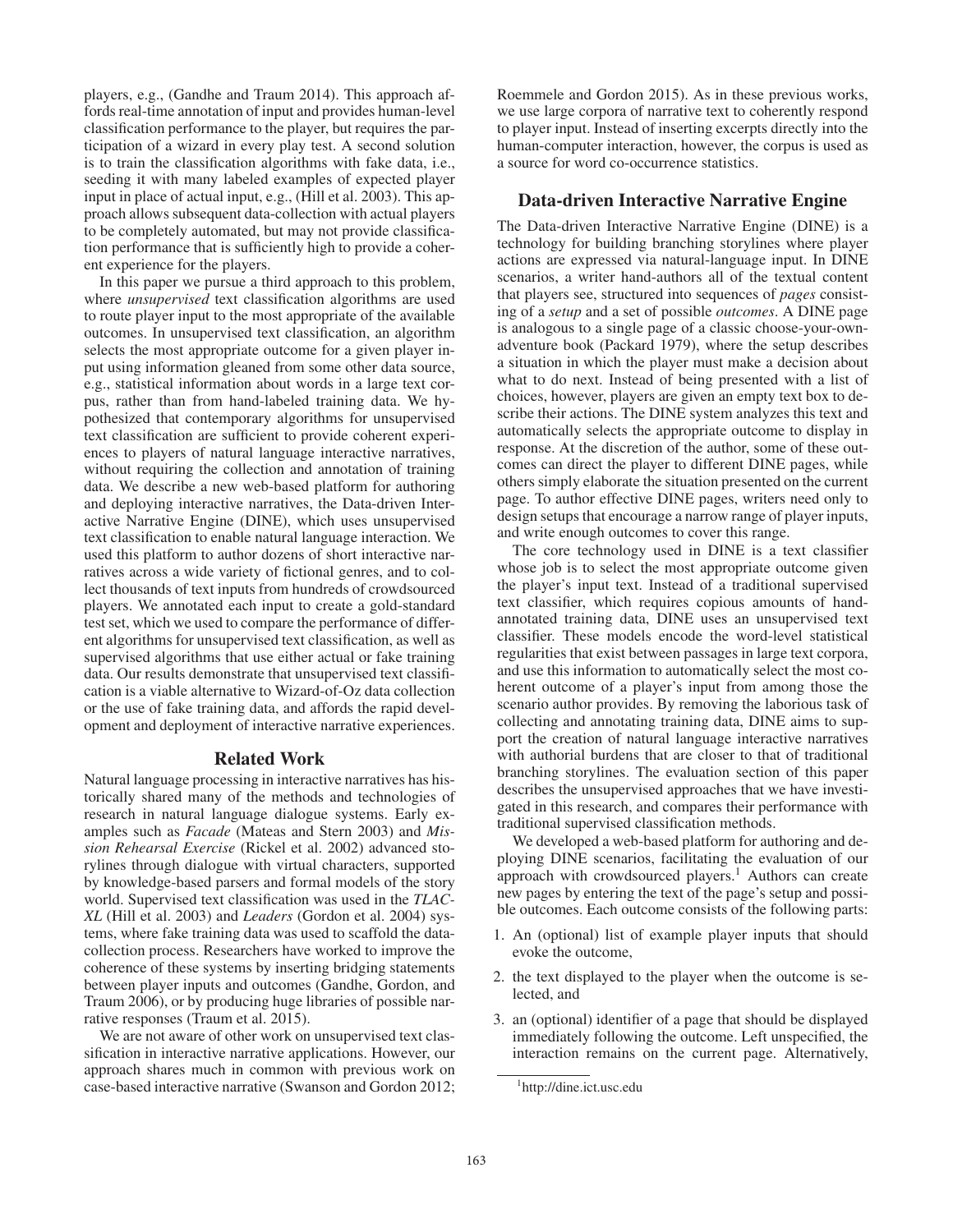the author can indicate that the outcome is terminal, and should end the interaction.

When a player launches a DINE scenario on this website, the setup text of the first page is presented with a free-text input box. When the player enters a sentence, the DINE system ranks the possible outcomes, and displays the highestranked outcome that has not already been shown during the player's interaction on the current page. Where the author has linked the outcome to another page, the player is then presented with a *continue* button that advances to that page. Where the author has indicated a terminal outcome, the player is then presented with an end-of-scenario message, "The End." Otherwise, a new free-text input box appears, and the interaction on the page continues as before.

## Example Scenario

*(setup)* I had to get my rig to Albuquerque before the shop opened at 8AM the next morning. Mendleton was already riding me hard for late deliveries. One more bad turnover and I was out of a job. I'd lose my rig, my paycheck and any hope in hell of making rent next month. But I was so exhausted. I'd been driving for 15 hours straight and had 8 more in front of me. My eyes were heavy, my head drooping, as I contemplated my options. If I didn't pull over, I could fall asleep at the wheel but if I did: nothing, but the tip of Mendleton's finger as he showed me the door, would be waiting for me when I woke. I looked around my truck to find things to occupy me. There was an almost empty pack of cigarettes, an energy drink, half of a sad sandwich from earlier in the day, a sole stick of chewing gum and that was it. That was all I had to prevent my 18-wheeler from driving off the road. Or of course I could pull over and– I didn't know what to do.

In this DINE scenario, entitled *Pull Over / Sleep Under*, the player takes on the unenviable role of a tired truck driver trying to stay awake on a highway. The situation poses a choice: should the player pull over and get some sleep, or push on through the night to make the delivery on time? Alternatively, a resourceful player may try several different ways to stay awake while driving. The author of this scenario must anticipate the sorts of player actions that the situation affords, and craft coherent outcomes—without knowing ahead of time how these actions will be articulated in natural language. Different outcomes can serve different functions in the interaction. Consider the following exchanges:

*(input)* > I rolled down the window

- *(outcome)* As I rolled down the windows to usher in the night air, I felt disheartened. It was muggy out. Lukewarm and goopy like soup left untended and allowed to congeal. It settled around me, heavy, making me even more drowsy than before. The road swam, slow and sluggish, before my eyes.
- *(input)* > I drank my energy drink
- *(outcome)* As I gulped the energy drink down in long, greedy pulls, I felt hopeless. I had tried this before. Coffee. Five-hour Energy. Even caffeine pills once. It would work but only for an hour or two. I had eight sitting between me and the drop off point. The caffeine boost wouldn't hold that long. No way. No how. After a certain point, nothing would replicate the effect of a good night's sleep on my state of mind and in an hour, maybe two, I'd be faced with the same problem. Only it would be compounded this time by the comedown from caffeine burning itself off and tiring me out.
- *(input)* > I finished my sandwich
- *(outcome)* Eating the sandwich only made me more drowsy. I felt it sitting heavy at the bottom of my belly. My mouth tasted like soggy bread and stale cheese. And my eyes, flickering shut and open, a signal, warning me that I had to choose and choose soon before my body gave over and the choice was made for me.
- *(input)* > I turned on the radio
- *(outcome)* The radio blared country music into the silence of the car. Something by Chesney something Parton something Swift something or the other. It didn't matter. I couldn't tell the difference. It was all just a dull ringing in the air around me. My eyes kept easing shut and before snapping open again.

In these four examples, the selected outcome does not actually move the scenario forward; the player is shown the outcome text and immediately prompted for another input sentence. The DINE system considers each subsequent input just as the first, selecting from among the same set of outcomes minus those already shown. In contrast, other page outcomes can advance the storyline, either by transitioning to a different DINE page or by ending the scenario. For example, this page has two outcomes in response to the primary decision posed to the player. First, they may choose to pull over for the night:

- *(input)* > I pulled off the highway at the next exit
- *(outcome)* As I pulled over to sleep for the night, I felt a sense of trepidation. Sure, sleeping would ensure that I didn't harm anyone but it also meant that there was no way I'd get the contents of my truck to Albuquerque on time. Mendleton wasn't going to be happy about that. No matter what the rationale behind my decision was, Mendleton wasn't going to be happy... THE END

Or alternatively:

*(input)* > I kept going and hoped for the best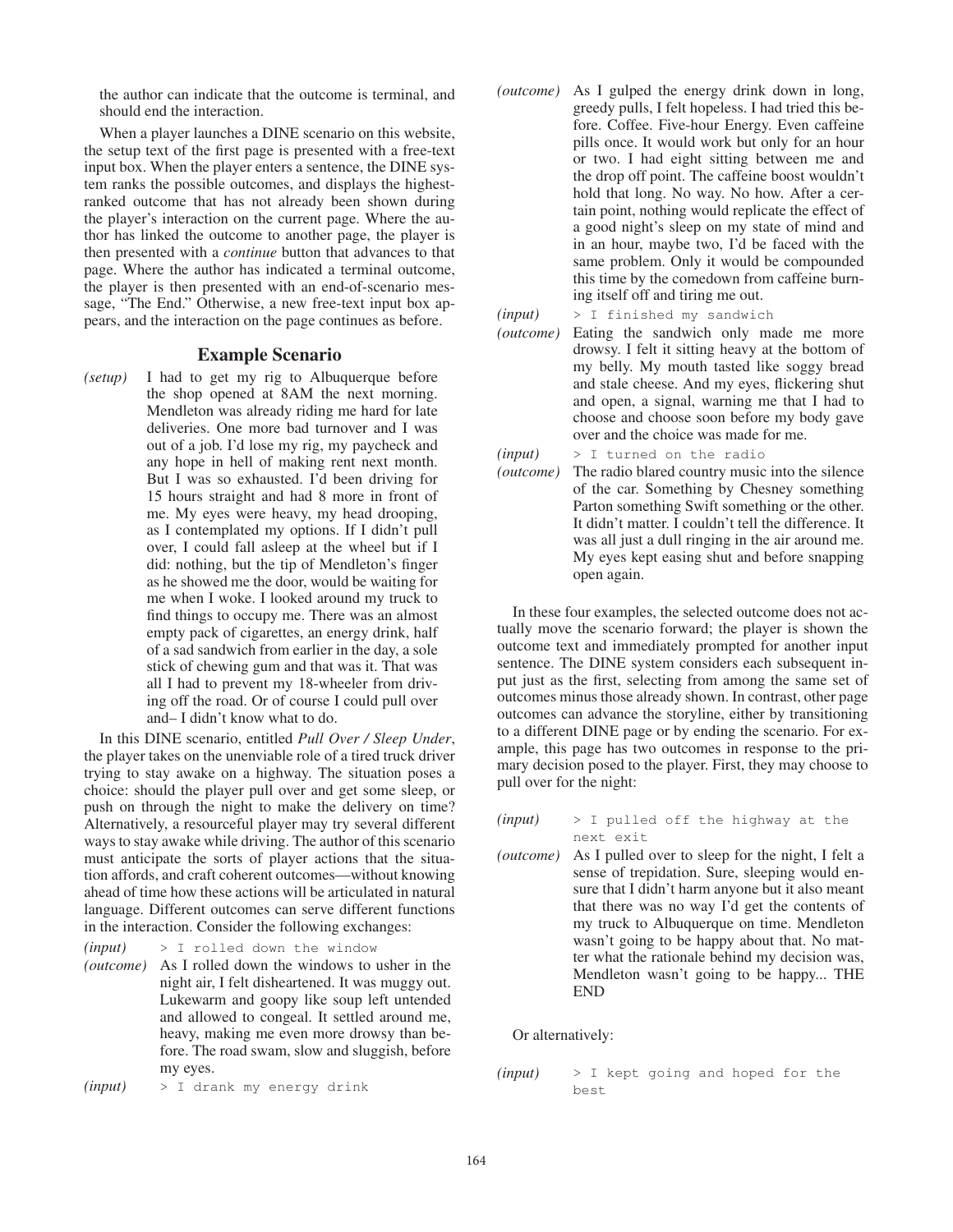*(outcome)* As I decided to keep driving, I felt a sense of trepidation. Even now my eyes were slipping closed and sliding shut. Even now the road was a blurry, wavering snake before me. Now a curve. Then a straight line. Now a curve. Then a straight line. And was that a bend ahead? The miles between my lone truck, on this ever changing road, and Albuquerque seemed infinite. THE END

In DINE scenarios such as this, there are several distinct ways that the system can fail to provide a coherent interaction with the player. First, the player may type an intention that was not anticipated by the author, i.e., where no existing outcome would be a coherent response. In the extreme case, an uncooperative player can easily force an incoherent response by offering a bizarre input.

*(input)* > I pulled a rabbit out of my hat *(outcome)* Chewing gum was useless. All it did was make my jaw as tired as my drooping eyes. I still had to decide. Pull over and maybe forfeit my job, my rig, or keep on driving and maybe forfeit my life.

Unsupervised text classification can be very robust even when given rare vocabulary, but will fail when presented with out-of-vocabulary input.

- *(input)* > J'ai ouvert la fenêtre
- *(outcome)* Playing car games wasn't helping any. I had counted sheep. Spied nothing with my tired eyes. And there were no license plates to count. All there was to occupy me was the gravity of the decision looming before me. Pull over, sleep and potentially lose my job or keep driving and risk falling asleep at the wheel.

DINE displays the highest-rank outcome that has not already been shown to the player, which causes incoherence when players try an action repeatedly.

- *(input)* > I turned up the radio even louder this time
- *(outcome)* The dial tone from my phone rang loud in the silence of the car. There was no response. Of course there wasn't. It was 3AM in the morning, everyone, friend and otherwise was tucked in, tight, to bed. Without the distraction a phone call would provide, my dilemma remained the same: pull over and sleep for the night or keep on driving.

Finally, even when a player's input is expected by an author, the underlying classification model can fail to select the right outcome. In this paper, we focus only on this source of incoherence, seeking to maximize the accuracy of the text classification task when a coherent outcome for user input is among those written by the scenario author. Whereas the other sources of incoherence may be mitigated by improvements in scenario and interface design, automatically matching user input to appropriate outcomes requires a robust

mechanism for handling unconstrained natural language input. In this paper, we explore how AI advances in natural language processing can meet this need.

## Evaluation

To compare the performance of different unsupervised classification models, we created a gold-standard test set by collecting and annotating input from crowdsourced participants playing many different DINE scenarios. To facilitate data collection, we first hired two accomplished fiction writers to craft 25 new DINE scenarios using the online authoring tool. Most of these scenarios were authored as single-page scenarios, for a total of 30 pages with an average of 9.1 outcomes per page. The topics and genres of these fictional scenarios were left up to the authors, and included science-fiction adventures, psychological thrillers, romantic comedies, and skills-training situations. We encouraged the authors to explore the space of possible interaction styles afforded by the DINE software, and conducted daily discussions of the merits of design decisions. To support evaluations of supervised approaches using fake training data, both writers authored four examples of expected player input for every outcome on every page.

We recruited 393 participants using an online crowdsourcing service.<sup>2</sup> Each participant completed one of the 25 interactive DINE scenarios, and was compensated \$1.00 USD for their time, which was no more than 8 minutes. During this data collection phase, a single algorithm was used to select outcomes across all scenarios (PMI  $1M_6$ , described below). At the end of each scenario, we asked participants to rate "How coherent was your story?" on a five-point Likert scale, with five as the highest rating. The mean coherence score was 3.55 out of 5 (SD=1.20), indicating that the subjective quality of these scenarios, paired with the PMI  $1M_6$  unsupervised model, was sufficiently high to provide largely-coherent experiences to crowdsourced participants.

A total of 2368 user inputs were collected across the 25 scenarios. Each user input was hand-labeled with the most appropriate outcome by the original author of the scenario. The author was also given the option to either annotate a user input as garbage to be ignored (8.83% of input) or lacking an appropriate outcome (24.6% of input). Additionally, we investigated the inter-rater agreement (Cohen's Kappa) between our two writers on nine scenarios (910 additional annotations), finding moderate agreement on the best outcome where both agreed one was available  $(\kappa=0.637)$ , and moderate agreement on a three-way decision on whether an input was garbage, lacking an appropriate outcome, or should have been assigned to one of the outcomes available  $(\kappa=0.651)$ .

We compared the performance of a variety of unsupervised, supervised, and mixed approaches, described below. Table 1 summarizes the performance of each approach, listing both the raw accuracy (percent agreement) and the mean chance-corrected agreement (Cohen's Kappa) to normalize for the varying number of outcomes across the 25 scenarios.

<sup>2</sup> http://www.crowdflower.com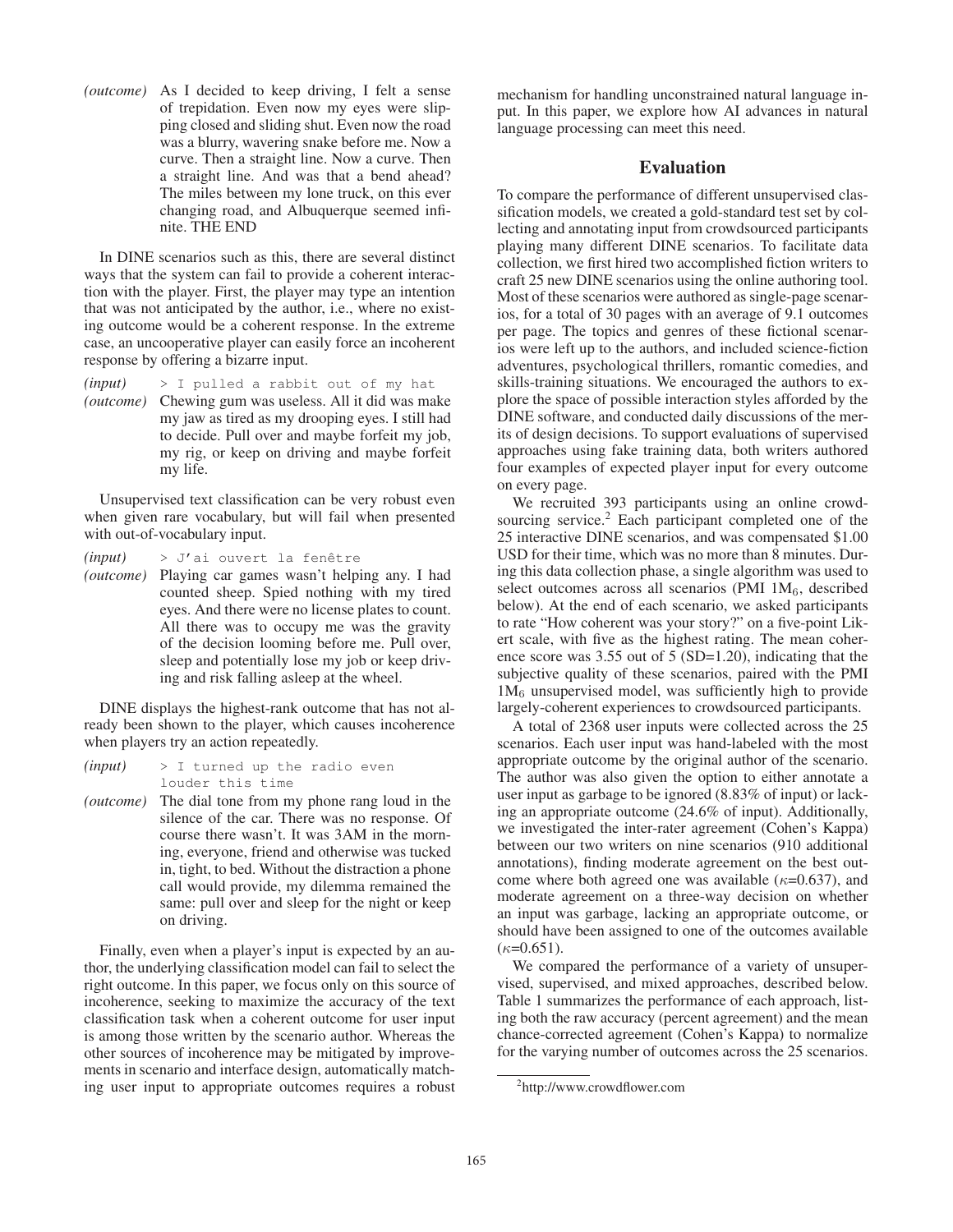In all reported results, the expected chance agreement is estimated as one divided by the number of possible outcomes for a given scenario. For each of the supervised approaches that use the annotated data as training data, results are reported using leave-one-out cross-validation. The statistical significance of observed performance gains were evaluated using the compute-intensive randomized test with stratified shuffling (Noreen 1989).

**PMI 1M Models** Our first unsupervised classifier (a) was a direct implementation of an approach to ranking the causal strength between two adjacent sentences (Gordon, Bejan, and Sagae 2011). The measure computes the mean pairwise association between words in each sentence, which in DINE are the words in the user input and the first six words of a possible outcome. Association is computed using an asymmetric variant of Pointwise Mutual Information (PMI) (Church and Harrison 1990), where a corpus co-occurrence is tabulated only if a word appears *after* another within the word window, here set to 25 words to better capture associations across adjacent phrases and sentences. As a corpus for co-occurrence statistics, we used the text of one million personal stories automatically filtered from public weblogs (Gordon and Swanson 2009).

Our interest in this model stemmed from its success in benchmark evaluations for commonsense causal reasoning over natural language text, specifically the Choice Of Plausible Alternatives (COPA) evaluation (Roemmele, Bejan, and Gordon 2011). COPA questions pose a textual premise and ask which of two textual alternatives is more plausibly the causal consequence (or antecedent). We view DINE pages as variants of COPA questions, where the premise text is provided as input by players, and the task is to select the most plausible causal consequence among the outcomes written by the page's author.

The PMI 1M model was the first one implemented for the DINE system, and was sufficiently accurate to facilitate the collection of real player input from crowdsourced participants. We considered only the first six words of each outcome when using this model (a) during data collection, based on our early informal tests. We subsequently tuned this parameter using the gold-standard annotations, and found that using seven words slightly improved performance (b).

AvgMaxSim Model We observed that users' input was often semantically similar to the beginning of the text of the best outcome, not only causally associated. An additional unsupervised algorithm (c) ranks outcomes according to the *average maximum similarity* between all words in the user input  $I$  and the first  $W$  words of each outcome  $O$ .

$$
AvgMaxSim_W(I, O) = \frac{\sum_{i=1}^{Len(I)} \max_{1 \le j \le W} Sim(I_i, O_j)}{Len(I)}
$$

Here,  $Sim(I_i, O_j)$  is computed as the cosine distance between each word's Word2Vec representation (Mikolov et al. 2013). In our work, we use pre-trained distributed word vectors computed from 100 billion words from a Google News

dataset<sup>3</sup>. Tuning for performance, we found that this algorithm worked best when considering the first ten words of each outcome ( $W=10$ ). This parameter-tuned model (c) significantly outperformed the best PMI-based algorithm (b).

We were surprised by the ability of this model to predict appropriate outcomes of player actions, and wondered whether the distributed vector representations were encoding some of the same long-distance statistical regularities between causally-related words as the PMI 1M models. To test this hypothesis, we applied the AvgMaxSim model to the COPA evaluation, hoping that it might outperform the PMI models on this task, as well. However, we found that the AvgMaxSim model performed only marginally better than the random baseline on COPA evaluation. This suggests that the Word2Vec representations used in the Avg-MaxSim model are not capturing causal associations between words, which is required to perform well on the COPA task. Instead, we conclude that the strength of this model for DINE scenarios is due to substantial semantic overlap between the words in the player input and the first 10 words of authored outcomes. As seen earlier in the example scenario *Pull Over / Sleep Under*, the first sentence of each outcome can be stylistically written to include words that are closely related to those in expected user input, e.g., "I finished my sandwich," and "Eating the sandwich only made me more drowsy." Here, the semantic overlap between the identical word "sandwich" and the related words "finished" and "eating" seem to be more helpful in selecting appropriate outcomes than the causal associations between words like "sandwich" and "drowsy."

Averaged Perceptron For our supervised algorithms, we used the Averaged Perceptron machine learning algorithm trained on unigram, bigram, and trigram features from different sets of training data. For algorithm (d), we trained one classifier for each scenario page using the fake examples of expected user input that the author had written for each outcome (four examples per outcome). For algorithm (e), we trained classifiers using the gold-standard annotations of user input for each scenario page, and evaluated performance using leave-one-out cross-validation. For algorithm (f), we trained on the combination of author examples and gold-standard annotations, and evaluated performance using leave-one-out cross-validation on the gold-standard annotations only. The author's fake examples and the gold-standard annotations were complementary, yielding a classifier that significantly outperformed a supervised classifier trained on the gold-standard annotations alone (e).

Mixture Models We conducted a series of studies to see if further gains could be achieved by combining our best unsupervised classifier (c) with a supervised approach. In algorithm (g), we combined the scores produced by algorithms (c) and (d) using a weighted average, and tuned the mixture parameter  $\alpha$  at 0.1 increments to identify the bestperforming mixture. Using the author's fake examples in this manner did not significantly improve performance.

<sup>3</sup> https://code.google.com/archive/p/word2vec/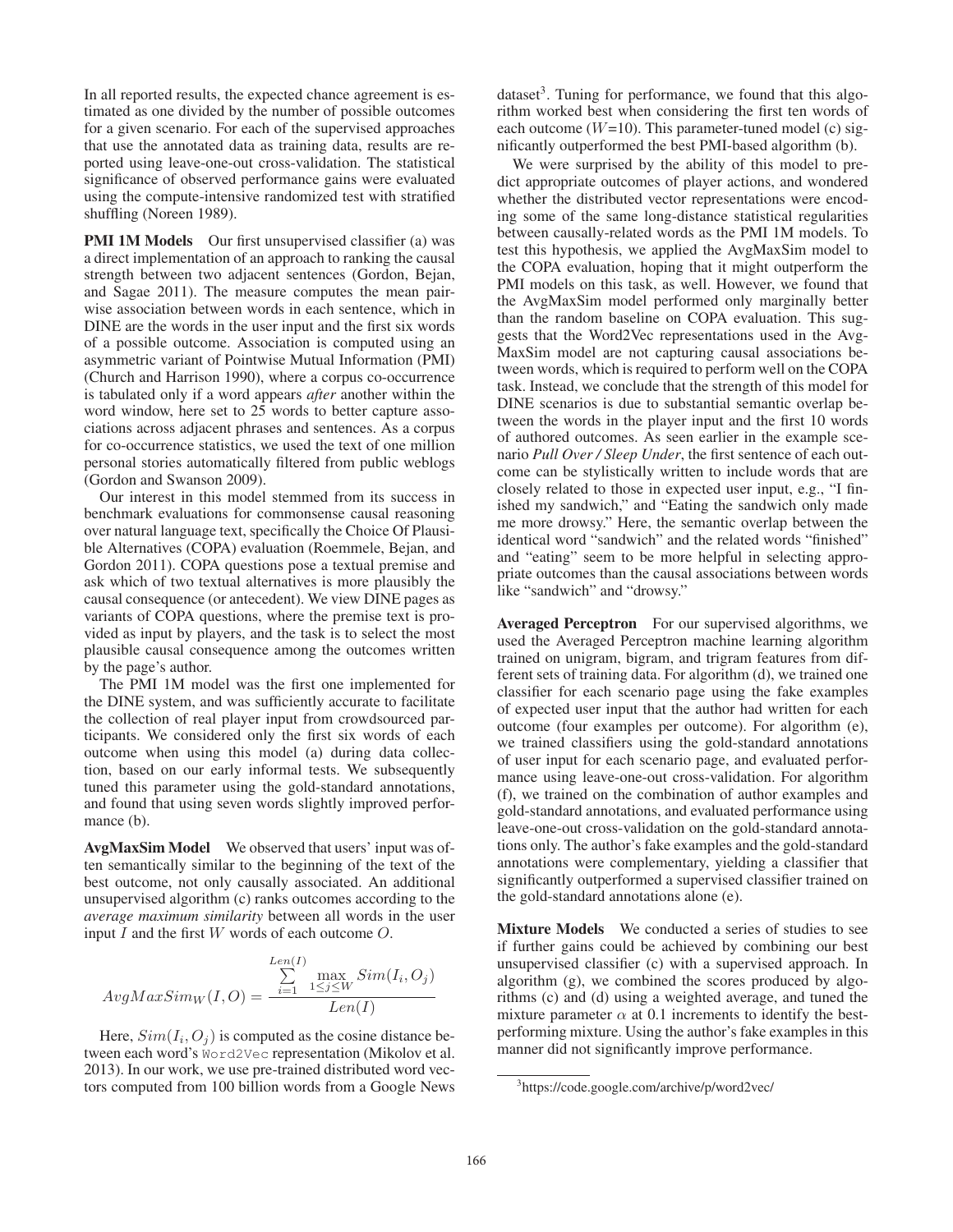|     | Algorithm                                                                              | All annotations |          | Cross-validation |            |
|-----|----------------------------------------------------------------------------------------|-----------------|----------|------------------|------------|
|     |                                                                                        | acc             | $\kappa$ | acc              | $\kappa$   |
| (a) | PMI $1M_6$                                                                             | 0.297           | 0.203    |                  |            |
| (b) | PMI $1M_7$                                                                             | 0.302           | 0.208    |                  |            |
| (c) | AvgMaxSim <sub>10</sub>                                                                | 0.345           | $0.258*$ |                  |            |
| (d) | Perceptron trained on author's examples                                                | 0.351           | 0.264    |                  |            |
| (e) | Perceptron trained on author's annotations                                             |                 |          | 0.419            | $0.330*$   |
| (f) | Perceptron trained on both                                                             |                 |          | 0.472            | $0.402***$ |
| (g) | AvgMaxSim <sub>10</sub> and perceptron trained on author's examples ( $\alpha = 0.1$ ) | 0.360           | 0.275    |                  |            |
| (h) | $MaxAvgMaxSim10 using author's examples$                                               | 0.384           | 0.301    |                  |            |
| (i) | AvgMaxSim <sub>10</sub> and perceptron trained on both ( $\alpha = 0.3$ )              |                 |          | 0.494            | 0.427      |
|     |                                                                                        |                 |          |                  |            |

Table 1: Classification results. Mean accuracy and mean Kappa on author's annotations. Cross-validation method is leave-oneout on author's annotations. Boldface results are significant over previous best at  $p < 0.05$  (\*) and  $p < 0.001$  (\*\*\*).

The highest-performing algorithm overall (i) was a mixture model that combined our best unsupervised classifier (c) with the best supervised classifier (f), using a weighted average of scores of each approach. After tuning the mixture parameter  $\alpha$  to 0.3 (30% of weight to the unsupervised model), algorithm (i) outperformed the best supervised approach (f), but gains were not significant.

MaxAvgMaxSim Model Although the mixture models did not yield significant gains, they gave us the idea to try a simpler approach, listed as algorithm (h). Here, we start with the existing  $AvgMaxSim_{10}$  model (c), comparing the player input to the first 10 words of a given outcome. Then we apply the same  $AvgMaxSim_{10}$  model to each of the fake examples provided by the author for the given outcome, and take the  $Max$  value of all of these scores as the overall score. Conceptually, this becomes a type of nearest-neighbor classifier, where the targets include both the first 10 words of each outcome and the author's fabricated examples. The performance of this algorithm (h) is the highest we were able to achieve without the annotation of actual user input for use in a supervised classifier.

These experiments gave us clear guidance for the adoption of new algorithms for the DINE system, which we integrated into the online platform. The default classifier is now the  $MaxAvgMaxSim_{10}$  model (h) that matches user input to both the first 10 words of each outcome and the author's fake examples of expected user input. This unsupervised model provides good performance even when the author does not provide examples (c). When the author does provide examples the performance improves (h), giving the author some control over the behavior of the classifier beyond the tailoring of the beginning text of outcomes. Where higher classification performance is required, the author can hand-annotate real user input as it is collected over time, which can then be used to train a high-performing supervised classifier, deployed as a mixture model (i).

#### **Discussion**

From the player's perspective, the natural language interaction of DINE scenarios is a novel twist somewhere between the familiar traditions of branching storylines and parserbased interactive fiction. Writing out actions is somewhat more demanding for players than selecting among fixed options, but writing them in unconstrained natural language is somewhat easier than learning a specialized grammar. The more significant contributions of the DINE approach are apparent from the author's perspective, specifically stemming from the use of unsupervised text classification as the means of processing user input. By removing the requirement to collect and annotate input from real players, the unsupervised classification approach allows authors to quickly deploy their works and gather design-level feedback. Seeing that players miss important storyline paths or try unexpected actions, authors can freely modify the quantity, content, and organization of DINE pages and their outcomes. This is in contrast to supervised text classification technologies, where any modification to context or the set of classes risks invalidating any training data that has been annotated. Likewise, authors need not have any skills or aptitude for computer programming or in the training of machine learning algorithms. This allows non-technical single-person teams to craft and deploy complete interactive narrative works, where their efforts are directed entirely toward the familiar task of writing engaging fiction.

The results presented in this paper quantify the differences in accuracy between unsupervised and supervised text classification methods. As expected, the unsupervised methods do not yet achieve the performance of supervised machine learning—a gap that will only increase as supervised classifiers are provided with additional labeled training data. However, high coherence ratings from crowdsourced participants demonstrate that unsupervised methods can be sufficiently accurate to support the collection of real user input, bootstrapping the development of more accurate supervised models. By progressively moving from unsupervised to supervised classification models, developers of natural language interactive narratives can deploy coherent experiences that are playable from the start, and incrementally improve over time.

## Acknowledgments

This material is based upon work supported by the National Science Foundation under Grant No. 1560426. The projects or efforts depicted were or are sponsored by the U. S. Army. The content or information presented does not necessarily